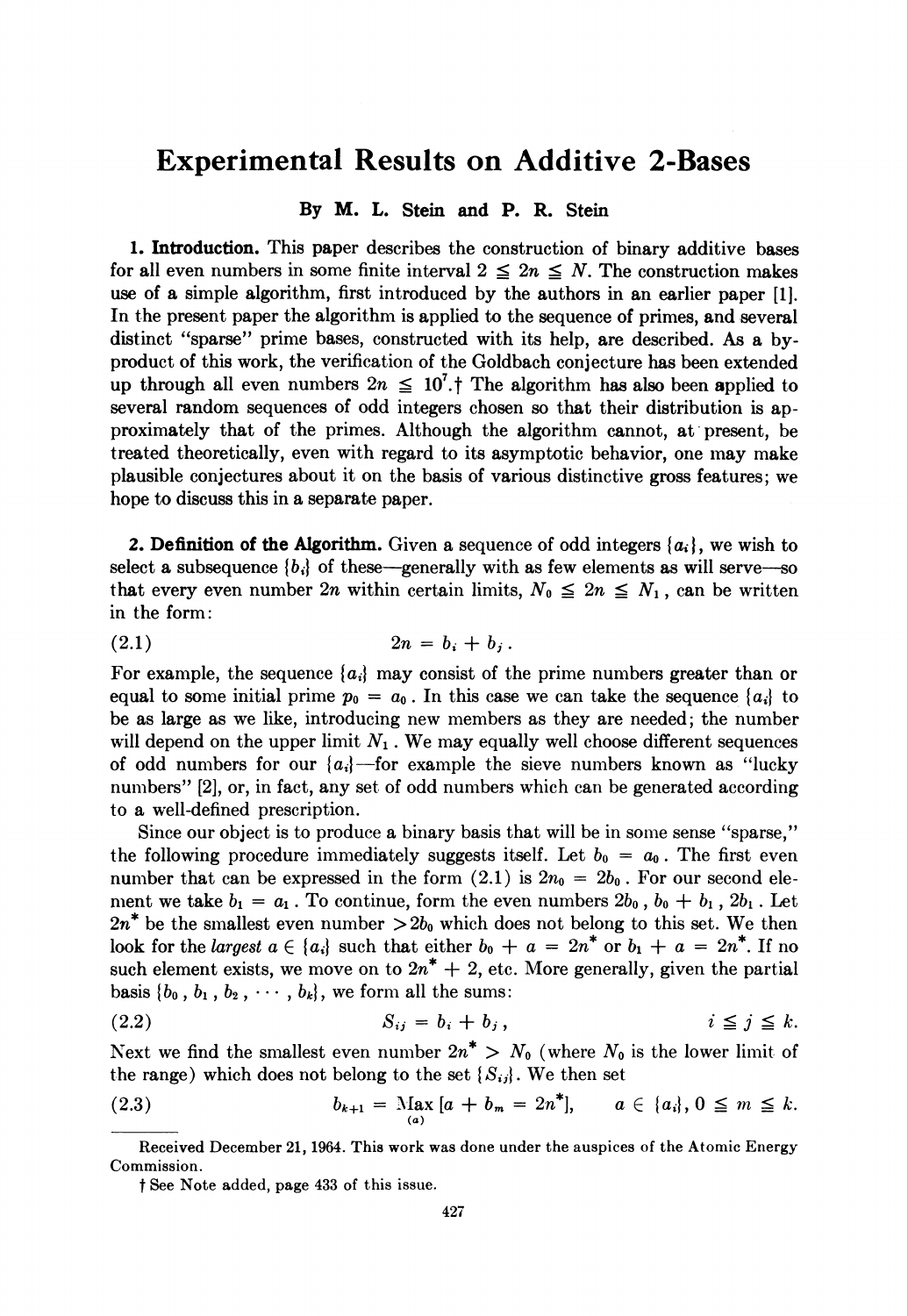If this process is to yield a basis for the even numbers, then it must always be possible to find the "next" value  $b_{k+1}$ . If, for some even number  $2n^*$ , it proves impossible to satisfy the equation  $a + b_i = 2n^*$   $(i \leq k)$ , we say that the algorithm "fails." In this case we replace  $2n^*$  by  $2n^* + 2$  in equation (2.3) and proceed. If the equation cannot be satisfied for the even number  $2n^* + 2$ , we replace the latter by  $2n^* + 4$ , etc. Eventually a new basis element  $b_{k+1}$  will be generated and the algorithm can be iterated.

It is clear that while the upper limit  $N_1$  can be chosen in advance, the lower limit is a function of the set  $\{a_i\}$ ; in fact, it is just the smallest even number such that the sequence  ${b_i}$  forms a true basis for all the even numbers in the range  $N_0 \leq 2n \leq N_1$ . For "reasonable" sequences {a<sub>i</sub>} we expect that  $N_0$  will be "close" to  $2a_0$ ; what this means in practice will become clear from a study of the numerical examples (see Tables I and III). If  $\{a_i\}$  is the set of all primes (beginning with  $a_0 = 3$ ) we would conjecture that the sequence  $\{b_i\}$  generated by our algorithm is a binary additive basis for all even numbers  $2n \geq 6$ . At present, nothing further can be said about this "sharpened" form of Goldbach 's conjecture; all our calculations show is that, with  ${a_i}$  taken to be the set of primes less than  $10^7$ , the  ${b_i}$  generated by our algorithm is, in fact, a basis for all the even numbers  $6 \leq 2n \leq 10'$ .

Suppose that, for some  $N_1$  and a given set  $\{a_i\}$ , we have generated a basis  $\{b_i\}$ for all the evens  $N_0 \leq 2n \leq N_1$ . Let us now fix  $N_0$  and extend the upper limit  $N_1$ . (Note that we are in effect redefining  $N_0$ .) We cannot say that the algorithm will not fail somewhere between  $N_1$  and the new upper limit  $N_2 > N_1$ . If it does, however, our prescription still allows us to extend the sequence  $\{b_i\}$ , which would then no longer constitute a true basis. If the set  $\{a_i\}$  is infinite we may let the upper limit approach infinity. The sequence  ${b_i}$  is still well defined, and it would make sense to ask for an asymptotic formula for its density. A satisfactory treatment of this problem seems very desirable.

For the cases studied in this paper, every sequence  $\{b_i\}$  has a density much less than that of the original sequence  ${a_i}$ . This would seem to justify using the term "sparse" to characterize the  ${b_i}$ . Accordingly, in the sequel we shall refer to the ( bi} as "S-sequences" (or "S-bases") and to our algorithm as the "S-algorithm."

3. Results for the Prime Case. It is apparent from the above discussion that the S-sequence is uniquely determined by the set  $\{a_i\}$ . In particular, the elements of  $\{b_i\}$  depend critically on the value of  $a_0$ . Let  $\{a_i\}$  be the sequence of (odd) primes, starting with a particular prime  $a_0 = p_0$ . Then different sequences  $\{b_i\}$  will be produced by different choices of  $p_0$ . In the sequel we shall distinguish these different sequences by adding a subscript; thus the sequence corresponding to a particular choice of  $p_0$  will be denoted by  ${b_i}_{p_0}$ . As an example, take the two sequences corresponding to  $p_0 = 3$ ,  $p_0 = 11$ , respectively. The first 22 terms of  ${b_i}_3$  are: 3, 5, 7, 13, 19, 23, 31, 37, 43, 47, 53, 61, 79, 83, 109, 113, 101, 131, 139, 157, 167, 199. For  ${b_i}_1$  the first 22 terms are: 11, 13, 17, 19, 29, 31, 41, 43, 53, 37, 59, 79, 73, 113, 109, 103, 107, 151, 163, 167, 179, 191. Note that the elements  $b_i$  are not produced in strictly ascending order. We have called this phenomenon "backtracking." Thus, in the case  $p_0 = 3$ , the first 16 terms constitute a 2-basis for the even numbers  $6 \leq 2n \leq 122$ . To express  $2n = 124$  in the required form we must introduce the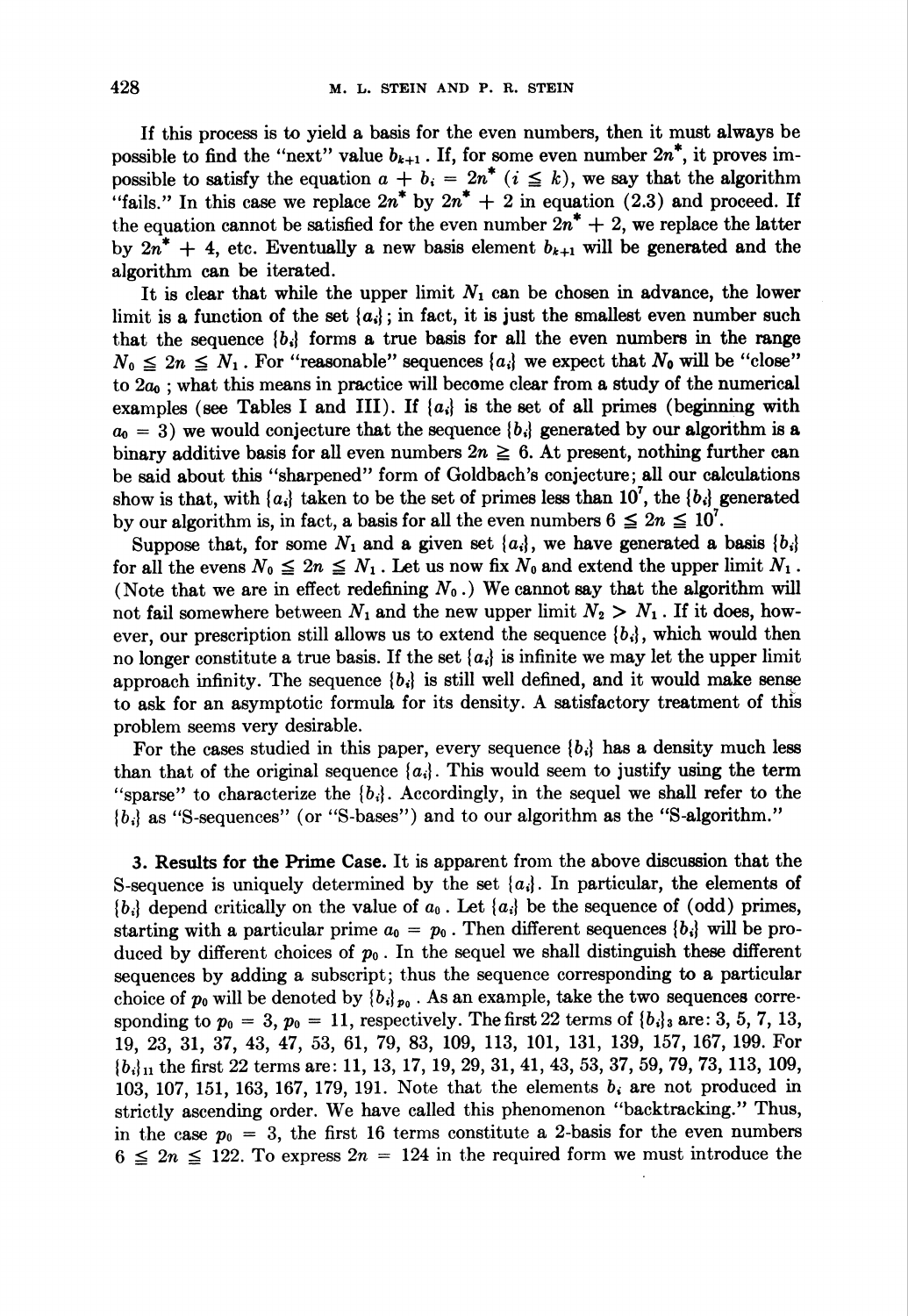prime  $b_{16} = 101: 124 = 101 + 23$ . While backtracking appears to persist even when one goes to higher values, it is not very prevalent. For example in the S-sequences for  $p_0 = 1, 3$ , and 5, the number of elements less than 5 million which are generated "out of order" is, respectively,  $5.55\%$ ,  $6.23\%$  and  $5.22\%$  of the total.

Let  $B(p_0; x)$  be the number of primes  $\leq x$  in the S-sequence  ${b_i}_{p_0}$ . It is of interest to compare the values of  $B(p_0; x)$  for a set of equally spaced x-values and different  $p_0$ . In Table I such a comparison is exhibited at intervals  $\Delta x = 200,000$ ,  $x \le 5 \times 10^6$ . In each case, the  ${b_i}_{p_0}$  was found to constitute a true binary additive basis for all  $N_0 \leq 2n \leq x$ ; in other words, with the exception of a few early values  $(2n < N_0)$ , no failure was observed in any case.

**Leaving aside for the moment the anomalous case**  $p_0 = 7$  **(see Section 5), it is** quite remarkable how small the variation of  $B(p_0; x)$  with  $p_0$  is for fixed x; in the second half of the table  $(x \geq 24 \times 10^6)$  the absolute spread is less than 1.5 % of the lowest value for each  $x$  listed. This is perhaps all the more remarkable in view of the fact that the various S-bases  ${b_i}_{p_0}$  are very nearly pairwise disjoint, the number of primes common to two different sequences being typically between 3 % and 4% of the total number in the shorter sequence. Let  $C(u, v; x)$  be the number of primes common to the two S-sequences  ${b_i}_i$  and  ${b_i}_i$ , for the range  $2n \leq x$ . Tables II-a and II-b give a partial tabulation of  $C(u, v; x)$  for the range  $2n \leq 5 \times$  $10<sup>6</sup>$ . In two cases— $p_0 = 1$  and  $p_0 = 3$ —the S-sequence has been calculated up to  $2n = 10<sup>7</sup>$ . In these cases, we find  $B(1; 10<sup>7</sup>) = 10474$ ,  $B(3; 10<sup>7</sup>) = 10576$ . For this range, the number of primes common to these two sequences is  $C(1, 3; 10^7) = 288$ . In passing we remark that this calculation verifies the Goldbach conjecture for all even numbers  $2n \leq 10^7$ ; to achieve this basis, less than 1.6% of the available primes are required.

4. Random Odds. As remarked in Section 2, the S-algorithm is not restricted to the sequence of primes. For example, in [1] we reported the construction of an S-basis for the evens  $2n \leq 350,000$  which was composed of lucky numbers. This basis was found to consist of 1672 luckies out of a total of 27420 luckies in the range. More recently, we have applied the algorithm to sets of odd numbers with approximately "prime-like" distribution. These sets were generated as follows. Let  $p_i$  be the *i*th prime. We chose at random 360 odd numbers equally distributed in the interval 3 to  $p_{360}$ , then 360 more in the interval  $p_{361}$  to  $p_{720}$ , and so forth up to  $p_{78498}$ , the last prime less than  $10^6$  (the number of odds in the final interval was suitably adjusted). Five such random sets were generated; we shall denote them by the symbols  $RO(1), RO(2), \cdots, RO(5)$ ; for the conclusions we will draw here it is not necessary to specify them more fully. To each of these sets we then applied the S-algorithm. To facilitate comparison with the "standard" S-sequence  $\{b_i\}_3$ , we forced the first odd in each case to be  $a_0 = 3$ . Let us denote by  $RB_j(x)$  the number of elements  $\leq x$  in the S-sequence generated from the set RO(j). In Table III we have tabulated  $RB_j(x)$  for our five sets at ten equally spaced values of  $x \le 10^6$ . The last column gives  $B(3; x)$  for comparison.

The agreement for given x is remarkable, especially in view of the fact that there is no connection between the random sets  $RO(j)$  beyond their common primelike distribution. As one might expect, the S-sequences corresponding to any two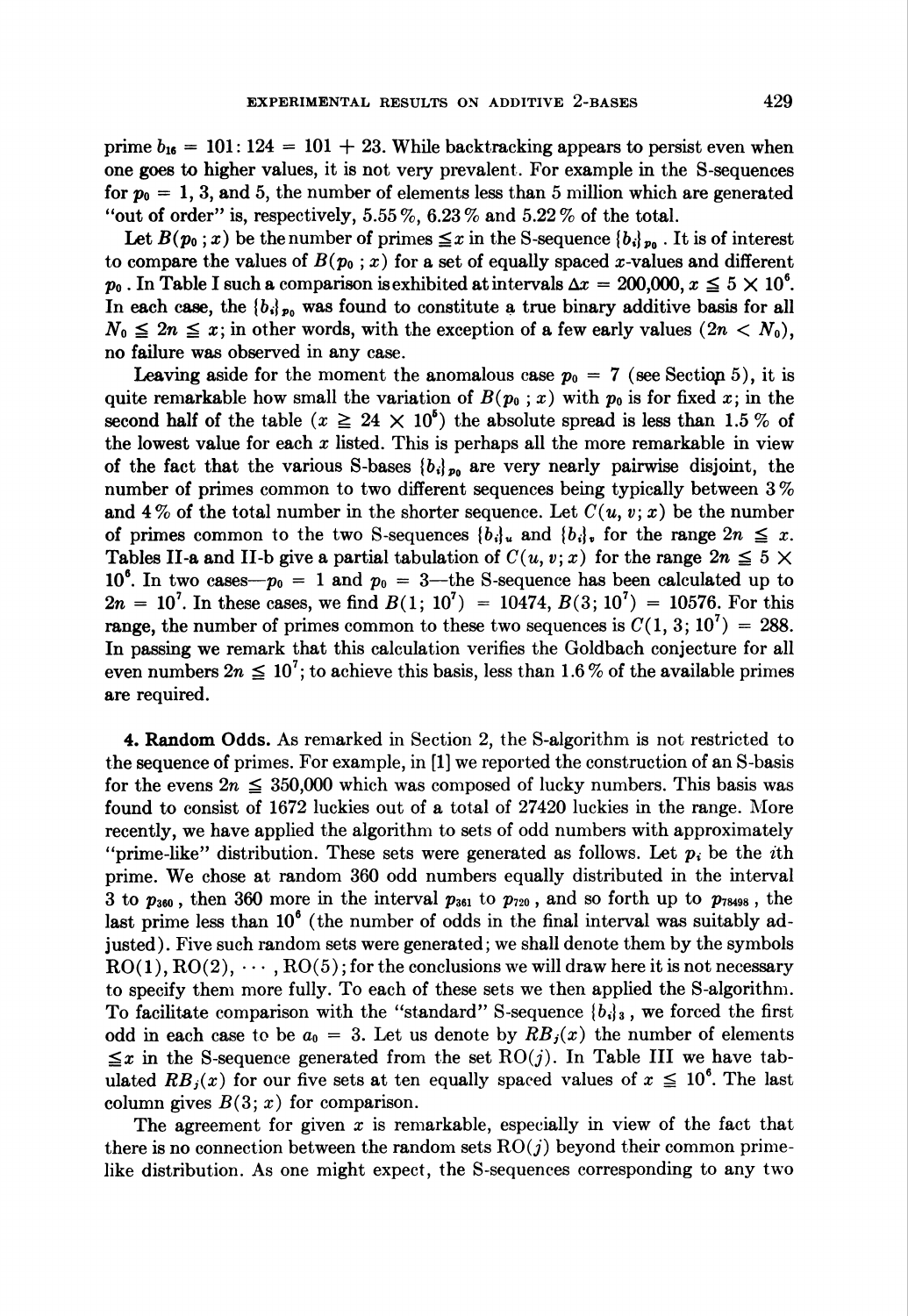Table I

| $10^{-5}x$       | B(1;x)<br>$(N_0 = 2)$ | B(3; x)<br>$(N_0 = 6)$ | B(5; x)<br>$(N_0 = 10)$ | B(7; x)<br>$(N_0 = 18)$                                                               | B(11; x)<br>$(N_0 = 22)$ | B(13; x)<br>$(N_0 = 30)$ |
|------------------|-----------------------|------------------------|-------------------------|---------------------------------------------------------------------------------------|--------------------------|--------------------------|
| $\boldsymbol{2}$ | 1235                  | 1245                   | 1263                    | 1287                                                                                  | 1236                     | 1233                     |
| 4                | 1820                  | 1837                   | 1844                    | 1970                                                                                  | 1822                     | 1813                     |
| 6                | 2265                  | 2288                   | 2300                    | 2566                                                                                  | 2268                     | 2264                     |
| 8                | 2658                  | 2681                   | 2688                    | 3089                                                                                  | 2663                     | 2654                     |
| 10               | 3000                  | 3029                   | 3027                    | 3588                                                                                  | 3005                     | 3008                     |
| 12               | 3307                  | 3337                   | 3360                    | 4074                                                                                  | 3300                     | 3315                     |
| 14               | 3598                  | 3623                   | 3640                    | 4508                                                                                  | 3599                     | 3613                     |
| 16               | 3868                  | 3909                   | 3919                    | 4955                                                                                  | 3881                     | 3882                     |
| 18               | 4123                  | 4178                   | 4178                    | 5344                                                                                  | 4130                     | 4131                     |
| 20               | 4377                  | 4421                   | 4416                    | 5747                                                                                  | 4382                     | 4390                     |
| 22               | 4612                  | 4661                   | 4656                    | 6133                                                                                  | 4615                     | 4610                     |
| 24               | 4826                  | 4883                   | 4882                    | 6514                                                                                  | 4837                     | 4832                     |
| 26               | 5057                  | 5108                   | 5087                    | 6875                                                                                  | 5048                     | 5050                     |
| 28               | 5268                  | 5318                   | 5298                    | 7216                                                                                  | 5251                     | 5250                     |
| 30               | 5472                  | 5517                   | 5505                    | 7568                                                                                  | 5454                     | 5458                     |
| 32               | 5656                  | 5710                   | 5699                    | 7892                                                                                  | 5647                     | 5643                     |
| 34               | 5857                  | 5880                   | 5891                    | 8210                                                                                  | 5832                     | 5828                     |
| 36               | 6045                  | 6078                   | 6071                    | 8523                                                                                  | 6021                     | 6023                     |
| 38               | 6218                  | 6271                   | 6260                    | 8820                                                                                  | 6204                     | 6205                     |
| 40               | 6405                  | 6452                   | 6426                    | 9132                                                                                  | 6383                     | 6387                     |
| 42               | 6568                  | 6609                   | 6598                    | 9450                                                                                  | 6548                     | 6550                     |
| 44               | 6733                  | 6787                   | 6749                    | 9741                                                                                  | 6719                     | 6707                     |
| 46               | 6896                  | 6948                   | 6920                    | 10020                                                                                 | 6889                     | 6877                     |
| 48               | 7057                  | 7110                   | 7086                    | 10299                                                                                 | 7045                     | 7029                     |
| 50               | 7211                  | 7274                   | 7256                    | 10579                                                                                 | 7220                     | 7186                     |
| $10^{-5}x$       | B(71; x)              | B(73; x)               | B(79; x)                | B(83; x)<br>$(N_0 = 166) (N_0 = 166) (N_0 = 176) (N_0 = 190) (N_0 = 190) (N_0 = 198)$ | B(89; x)                 | B(97; x)                 |
| $\boldsymbol{2}$ | 1231                  | 1239                   | 1247                    | 1239                                                                                  | 1246                     |                          |
| $\boldsymbol{4}$ | 1803                  | 1814                   | 1809                    | 1821                                                                                  | 1811                     | 1239<br>1815             |
| 6                | 2259                  | 2266                   | 2267                    | 2277                                                                                  | 2263                     | 2270                     |
| 8                | 2644                  | 2652                   | 2657                    | 2661                                                                                  | 2644                     | 2660                     |
| $10\,$           | 2984                  | 2996                   | 2991                    | 3002                                                                                  | 2994                     | 2989                     |
| 12               | 3294                  | 3308                   | 3317                    | 3319                                                                                  | 3308                     | 3302                     |
| 14               | 3580                  | 3593                   | 3609                    | 3595                                                                                  | 3606                     | 3594                     |
| 16               | 3864                  | 3861                   | 3885                    | 3884                                                                                  | 3875                     | 3867                     |
| 18               | 4125                  | 4120                   | 4139                    | 4127                                                                                  | 4128                     | 4117                     |
| 20               | 4359                  | 4368                   | 4371                    | 4374                                                                                  | 4368                     | 4366                     |
| 22               | 4603                  | 4609                   | 4603                    | 4610                                                                                  | 4614                     | 4589                     |
| 24               | 4831                  | 4824                   | 4832                    | 4835                                                                                  | 4829                     | 4813                     |
| 26               | 5042                  | 5045                   | 5046                    | 5046                                                                                  | 5035                     | 5024                     |
| 28               | 5254                  | 5252                   | 5255                    | 5247                                                                                  | 5246                     | 5236                     |
| 30               | 5455                  | 5460                   | 5449                    | 5459                                                                                  | 5448                     | 5437                     |
| 32               | 5636                  | 5642                   | 5638                    | 5658                                                                                  | 5640                     | 5627                     |
| 34               | 5835                  | 5831                   | 5817                    | 5840                                                                                  | 5833                     | 5814                     |
| 36               | 6021                  | 6017                   | 6012                    | 6015                                                                                  | 6020                     | 6008                     |
| 38               | 6201                  | 6190                   | 6192                    | 6215                                                                                  | 6188                     | 6180                     |
| 40               | 6376                  | 6378                   | 6374                    | 6377                                                                                  | 6369                     | 6358                     |
| 42               | 6539                  | 6537                   | 6544                    | 6553                                                                                  | 6534                     | 6528                     |
| 44               | 6720                  | 6707                   | 6704                    | 6721                                                                                  | 6703                     | 6696                     |
| 46               | 6876                  | 6866                   | 6872                    | 6876                                                                                  | 6869                     | 6860                     |
| 48               | 7031                  | 7021                   | 7033                    | 7028                                                                                  | .7027                    | 7028                     |
| 50               | 7181                  | 7177                   | 7185                    | 7182                                                                                  | 7186                     | 7178                     |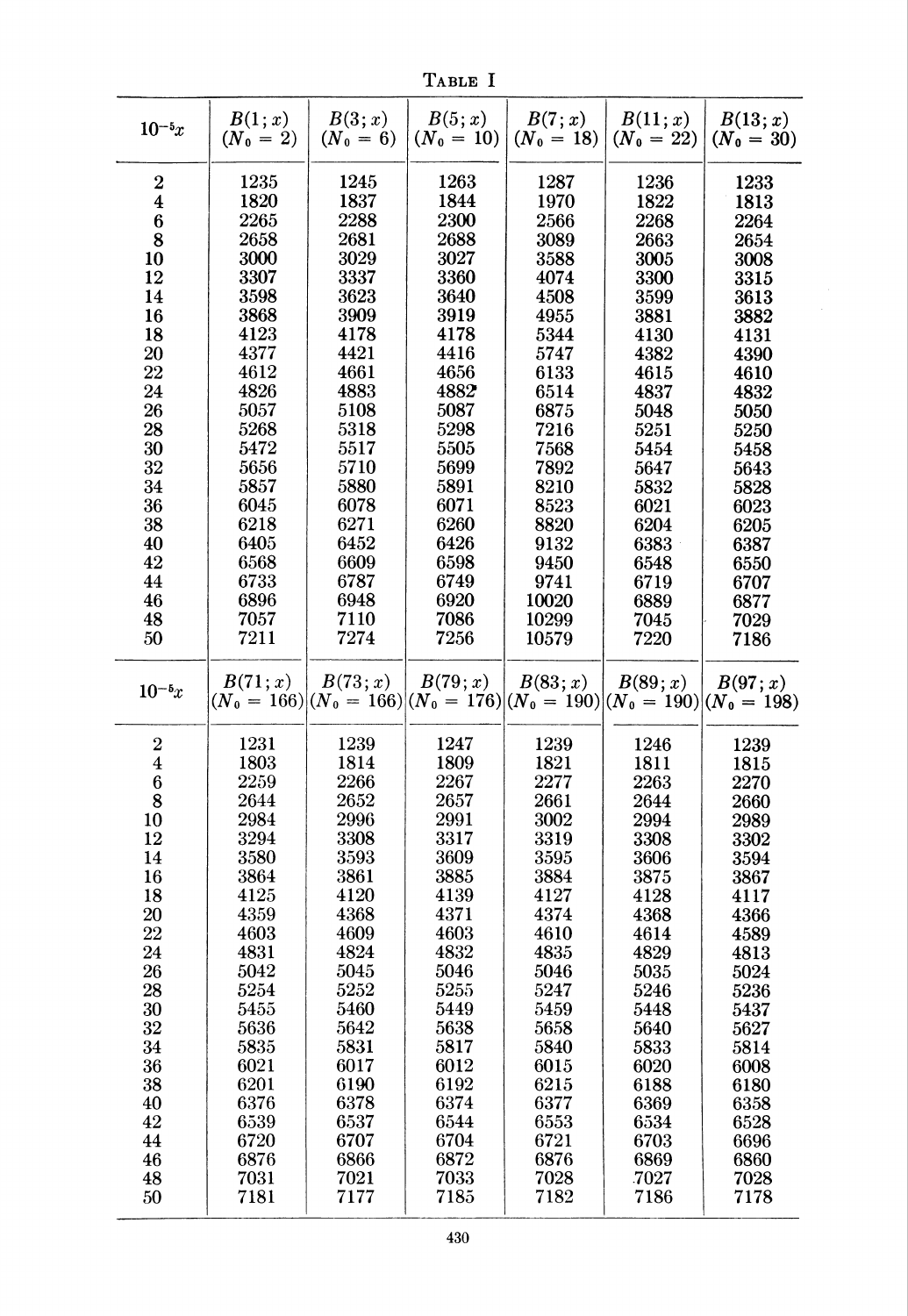| TABLE II-a                |                  |            | TABLE II-b        |                          |                            |     |            |                   |                          |                                 |
|---------------------------|------------------|------------|-------------------|--------------------------|----------------------------|-----|------------|-------------------|--------------------------|---------------------------------|
| $\boldsymbol{\mathit{u}}$ | $\boldsymbol{v}$ |            |                   | $\boldsymbol{u}$         | $\boldsymbol{v}$           |     |            |                   |                          |                                 |
|                           | 3                | 5          | 11                | 13                       |                            | 73  | 79         | 83                | 89                       | 97                              |
| 3<br>5<br>11              | 250              | 253<br>251 | 282<br>263<br>237 | 269<br>258<br>275<br>274 | 71<br>73<br>79<br>83<br>89 | 264 | 253<br>284 | 280<br>244<br>272 | 259<br>269<br>269<br>301 | 290<br>286<br>239<br>300<br>281 |

Table III

| $10^{-5} x$             | $RB_1(x)$<br>$(N_0 = 38)$ | $RB_2(x)$ | $RB_3(x)$<br>$(N_0 = 16)  (N_0 = 136)  (N_0 = 52)  (N_0 = 158)$ | $RB_4(x)$ | $RB_{\delta}(x)$ | B(3; x) |
|-------------------------|---------------------------|-----------|-----------------------------------------------------------------|-----------|------------------|---------|
|                         | 754                       | 757       | 760                                                             | 763       | 760              | 843     |
| $\overline{2}$          | 1115                      | 1113      | 1113                                                            | 1120      | 1116             | 1245    |
| 3                       | 1392                      | 1384      | 1382                                                            | 1389      | 1383             | 1565    |
| $\overline{\mathbf{4}}$ | 1619                      | 1626      | 1624                                                            | 1623      | 1618             | 1837    |
| $\overline{5}$          | 1826                      | 1826      | 1835                                                            | 1830      | 1826             | 2075    |
| $\boldsymbol{6}$        | 2025                      | 2023      | 2018                                                            | 2023      | 2016             | 2288    |
| 7                       | 2200                      | 2205      | 2193                                                            | 2197      | 2186             | 2494    |
| 8                       | 2370                      | 2364      | 2361                                                            | 2379      | 2361             | 2681    |
| 9                       | 2530                      | 2516      | 2523                                                            | 2526      | 2516             | 2862    |
| 10                      | 2676                      | 2663      | 2661                                                            | 2673      | 2666             | 3029    |

random sets  $RO(i)$ ,  $RO(j)$  have very few common elements. For the pair  $RO(1)$ , RO(2), the S-sequences have 117 elements in common; for the other nine pairs the number of common elements varies between 23 and 39.

It is noteworthy that these prime-like random sets give rise to S-sequences markedly sparser than those produced by the primes themselves. The  $RO(i)$  are, however, prime-like only with respect to their overall density. For example, the distribution of gaps between successive elements is quite different from that which obtains for the prime sequence. In Table IV we compare the prime gap distribution for gaps of size  $g \leq 56$  (between successive primes) with the corresponding distribution for four of our random sets (range:  $a_i \leq 10^6$ ); in this table,  $N(g)$  denotes the number of gaps of size g between successive elements. The complete absence of "modulo 6 peaks" and the consequent monotonic decrease of  $N(g)$  with increasing g are just what one would expect. In view of the results presented in Table III, we may say that the primes, far from being a "privileged" sequence with regard to their efficiency as a binary additive basis for the evens, are somehow handicapped because of the distribution imposed on them by their defining sieve.

The greater "efficiency" of the S-sequences generated from our random odd sets is also mirrored in the corresponding "Goldbach frequency distribution." This distribution may be defined for prime S-sequences as follows. Let  $\nu(p_0; 2n)$ be the number of solutions of the equation

(4.1) 
$$
2n = b_i + b_j, \qquad i \leq j, b_i, b_j \in \{b_i\}_{p_0}.
$$

 $\blacksquare$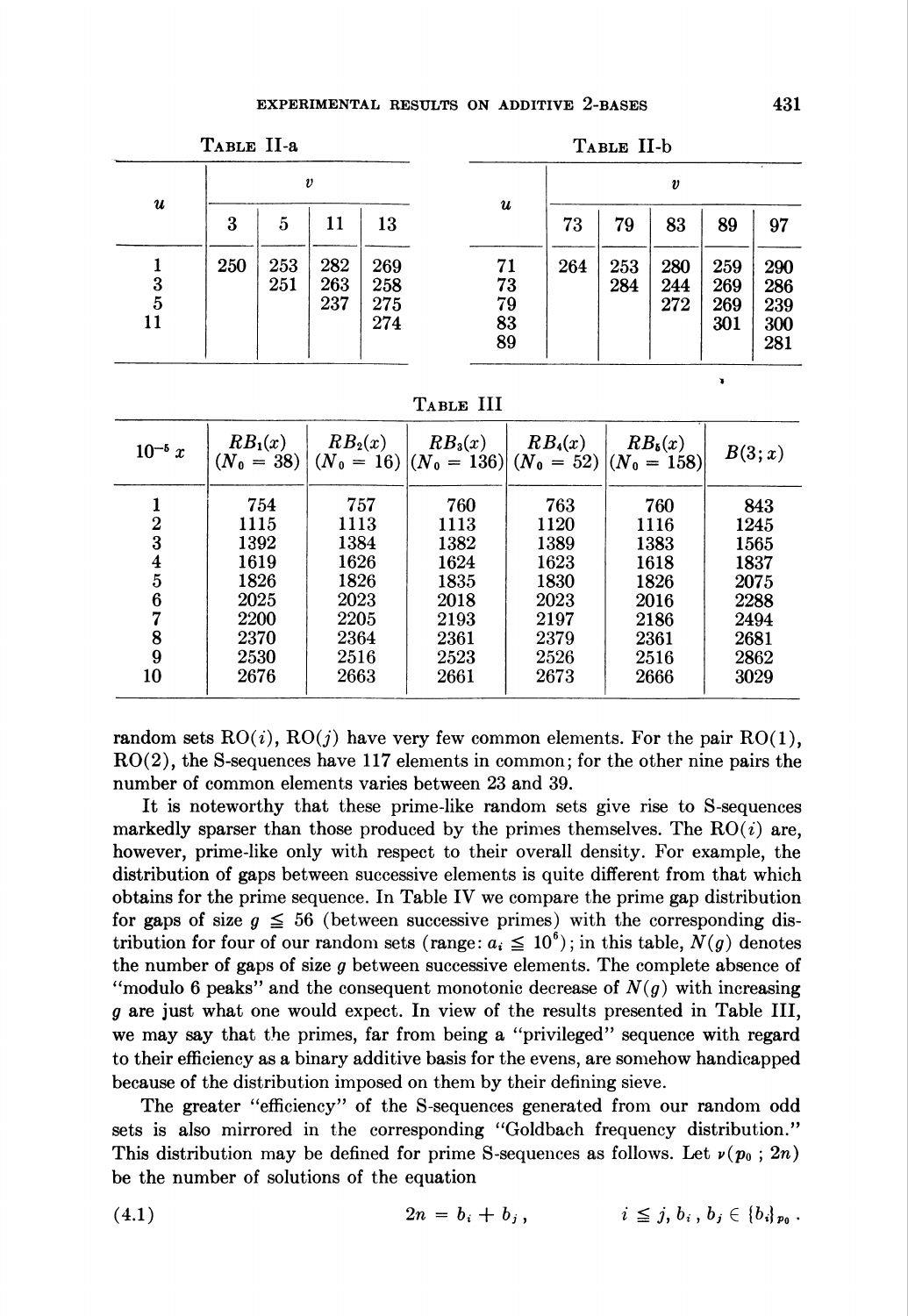| $i$ alige. $u_i \geq 10$ |                  |                 |                              |                 |                 |
|--------------------------|------------------|-----------------|------------------------------|-----------------|-----------------|
| g                        | N(g)<br>(Primes) | N(g)<br>[RO(2)] | $N(\mathfrak{g})$<br>[RO(3)] | N(g)<br>[RO(4)] | N(g)<br>[RO(5)] |
| $\bf{2}$                 | 8169             | 12412           | 12469                        | 12325           | 12532           |
| $\overline{\mathbf{4}}$  | 8143             | 10387           | 10429                        | 10529           | 10411           |
|                          | 13549            | 8827            | 8808                         | 8777            | 8744            |
| $\frac{6}{8}$            | 5569             | 7271            | 7298                         | 7482            | 7299            |
| 10                       | 7079             | 6245            | 6308                         | 6289            | 6258            |
| 12                       | 8005             | 5300            | 5156                         | 5192            | 5274            |
| 14                       | 4233             | 4355            | 4376                         | 4230            | 4374            |
| 16                       | 2881             | 3630            | 3666                         | 3670            | 3593            |
| 18                       | 4909             | 3090            | 3163                         | 3078            | 3111            |
| 20                       | 2401             | 2583            | 2605                         | 2629            | 2627            |
| 22                       | 2172             | 2316            | 2250                         | 2246            | 2243            |
| 24                       | 2682             | 1909            | 1819                         | 1895            | 1901            |
| 26                       | 1175             | 1599            | 1557                         | 1581            | 1543            |
| 28                       | 1234             | 1289            | 1333                         | 1354            | 1301            |
| 30                       | 1914             | 1181            | 1123                         | 1142            | 1142            |
| 32                       | 550              | 938             | 941                          | 943             | 935             |
| 34                       | 557              | 807             | 761                          | 775             | 824             |
| 36                       | 767              | 702             | 721                          | 669             | 701             |
| 38                       | 330              | 585             | 579                          | 570             | 556             |
| 40                       | 424              | 493             | 438                          | 452             | 494             |
| 42                       | 476              | 438             | 416                          | 426             | 415             |
| 44                       | 202              | 362             | 366                          | 333             | 339             |
| 46                       | 155              | 273             | 306                          | 307             | 284             |
| 48                       | 196              | 237             | 231                          | 255             | 250             |
| 50                       | 106              | 205             | 229                          | 216             | 222             |
| 52                       | 77               | 148             | 160                          | 166             | 162             |
| 54                       | 140              | 134             | 148                          | 159             | 139             |
| 56                       | 53               | 122             | 142                          | 123             | 126             |
|                          |                  |                 |                              |                 |                 |

Table IV Number of Gaps  $N(g)$  of Size g Between Consecutive Elements range:  $a \neq 106$ 

By the "Goldbach frequency distribution at the point  $(k, x)$ " we mean the number of solutions  $\sigma_k(p_0; x)$  of the equation

$$
v(p_0; 2n) = k, \qquad \qquad 2n \leq x.
$$

A corresponding definition holds for the random odd S-sequences, where we replace the label  $p_0$  by an appropriate symbol characterizing the underlying random odd set. In general, the random odd S-sequences have frequency distributions which are much more peaked (as a function of  $k$  for fixed  $x$ ) than those belonging to the prime S-sequences. For example, if we form the sum  $\sum_{k=1}^{10} \sigma_k(p_0 ; 10^6)$  for any of the prime S-sequences (excluding  $p_0 = 7$ ), we find that we have included approximately 83 % of the total number of decompositions; the corresponding number for the random odd S-sequences is about 98%.

**5. The Anomalous Case.** It is evident from Table I that  $\{b_i\}$  is much denser than any of the other prime S-sequences studied. The result is so anomalous that one is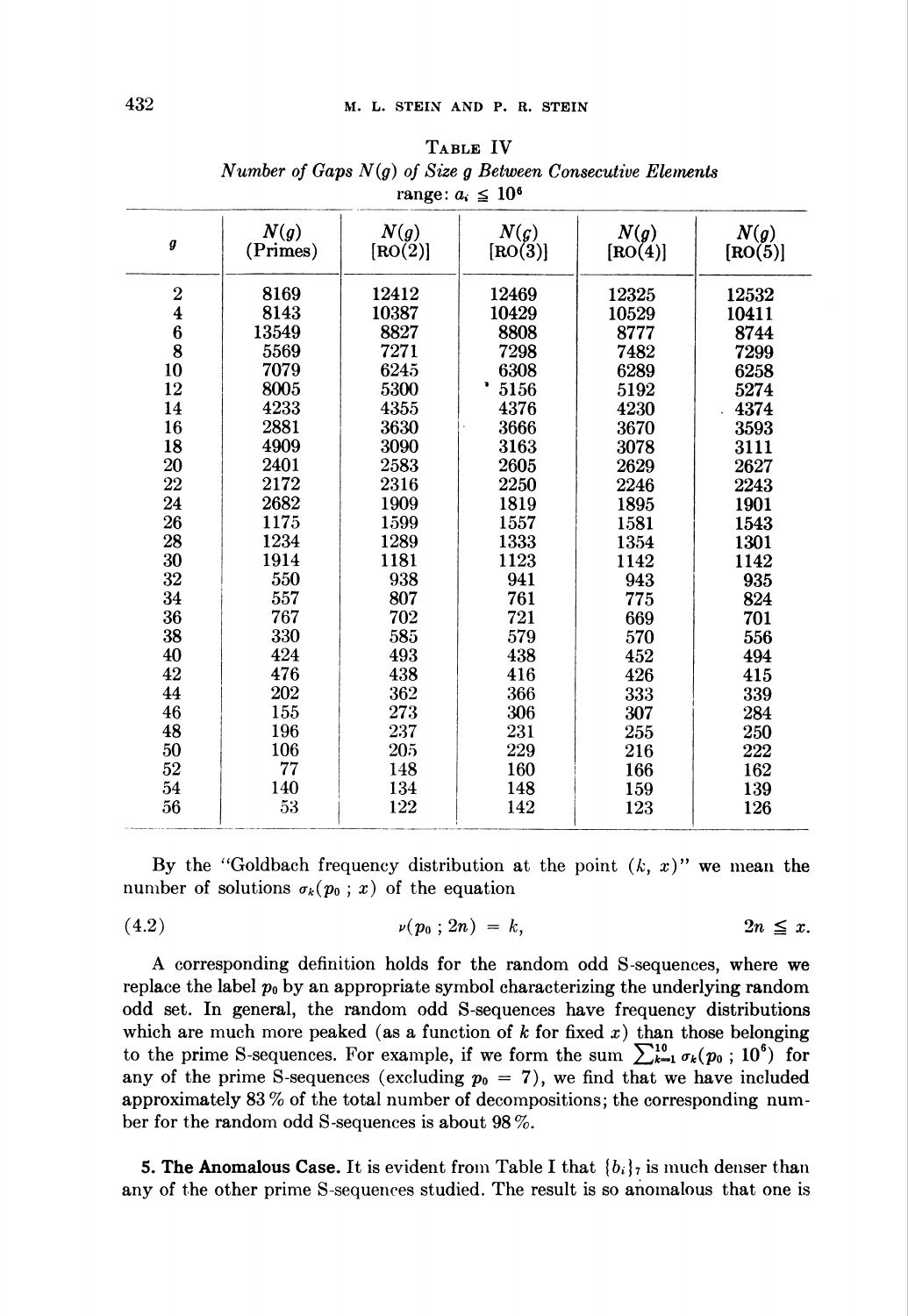|  | ິ<br>A<br>4.<br>٤ |
|--|-------------------|
|  |                   |

| Pо | Number of evens $2n^*$ of the form 6m |  |  |  |
|----|---------------------------------------|--|--|--|
|    | 33                                    |  |  |  |
|    | 45                                    |  |  |  |
|    | 30                                    |  |  |  |
|    | 18                                    |  |  |  |
|    | 33                                    |  |  |  |
| 13 | 42                                    |  |  |  |
| 71 | 38                                    |  |  |  |
| 73 | 27                                    |  |  |  |
| 79 | 30                                    |  |  |  |
| 83 | 30                                    |  |  |  |
| 89 | 31                                    |  |  |  |
| 97 |                                       |  |  |  |
|    |                                       |  |  |  |

Table V

led to suspect a calculational error; numerous independent checks, however, have failed to turn up anything of the sort. So far as we can tell, the observed behavior is simply a numerical accident. There is, however, one property of the S-algorithm which may shed some light on the nature of this accident. It happens that, for all  $p_0$  tried so far, the even numbers  $2n^*$  which determine the successive  $b_i$  (see equation  $(2.3)$  are very rarely divisible by 6. This is shown in Table V for the range  $2n \leq 5$  $\times$  10<sup>6</sup>. This behavior itself remains to be explained, but given this observed property it is not unreasonable that a sufficiently large asymmetry in the distribution of the  $b_i$  modulo 3 will increase in magnitude rather than be damped out. Such behavior would clearly lead to a much denser sequence  ${b_i}$  and perhaps even to eventual failure of the algorithm. As it happens, all our prime S-sequences except that for  $p_0 = 7$  are evenly distributed (mod 3). The anomalous sequence, however, shows a ratio of 1.93 between primes  $\equiv 2 \pmod{3}$  and primes  $\equiv 1 \pmod{3}$ . This is for the interval  $2n \leq 5 \times 10^6$ . The sequence  ${b_i}7$  was actually computed up to  $2n = 7 \times$  $10^6$ ; here  $B(7; 7 \times 10^6) = 13108$  and the above-mentioned ratio has risen to 2.04. We have watched the development of this asymmetry in some detail without, however, learning anything whatsoever about the underlying reason for the anomalous behavior.

Other distinctive properties of  ${b_i}_7$  are consistent with the observed behavior of  $B(7; x)$ . The Goldbach frequency distribution  $\sigma_k(7; x)$  is much broader (as a function of  $k$ ) than it is for any of the other cases studied. In addition, the "backtracking" phenomenon mentioned in Section 2 is much more pronounced for this case; in the range  $2n \leq 5 \times 10^6$ , some 9.95% of the minimals were generated "out of order."

Note added in proof. Since this article was written, we have extended our verification of the Goldbach conjecture up to one hundred million, using a simple sieve technique quite independent of the S-sequence method reported here. As a result of this work we may state the following—not very surprising—empirical theorem.

Let  $p = P(2n)$  be the *smallest* odd prime  $\geq 3$  such that  $2n - p$  is a prime. Then, for 63276  $\leq 2n \leq 10^8$ ,  $P(2n) < \sqrt{2n}$ . For this range, the maximum value of  $P(2n)$  turns out to be 1093: 60119912 = 1093 + 60118819.

At the suggestion of Dr. D. Shanks, we also carried through the verification,